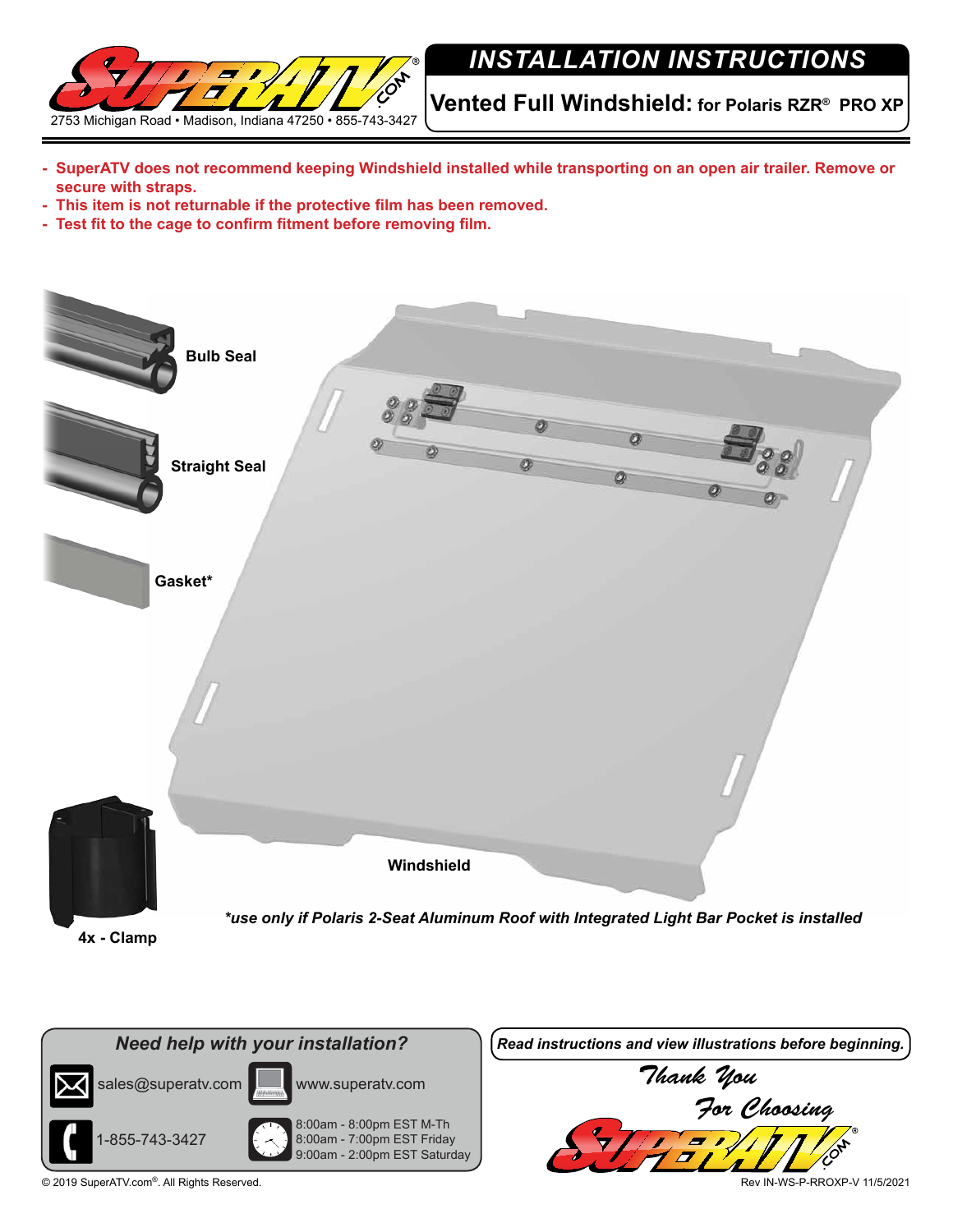## *Windshield Cleaning:*

- Do not use Rain-X<sup>®</sup>, Plexus<sup>®</sup> or any other protector, wax, or polish.
- Do not use window cleaning fluids (Windex, 409, etc) or any solvents (gasoline, denatured alcohol, acetone, etc).
- Never use abrasive cleaners, abrasive pads, or gritty cloths.
- Do not use a windshield wiper blade or install a motorized windshield wiper
- Never use razor blades, scrapers, squeegees, brushes, etc.
- 1. Thoroughly rinse Windshield to float off dirt and mud.
- 2. Using a soft cloth, or microfiber cloth, clean Windshield with warm water and a gentle detergent. Baby shampoo, rubbing alcohol, or hand washing soap can also be used.
- 3. To prevent water spots, use a chamois to blot Windshield dry.

## **Liability Statement**

SuperATV's® products are designed to best fit user's ATV/UTV under stock conditions. Adding, modifying, or fabricating any factory or aftermarket parts will void any warranty provided by SuperATV® and is not recommended. SuperATV's® products could interfere with other aftermarket accessories. If user has aftermarket products on machine, contact SuperATV® to verify that they will work together.

Although SuperATV® has thousands of satisfied customers, user should be aware that installing lift kits, long travel, or suspension kits, tires, etc. will change the ride of machine and may increase maintenance and part wear. Operating any off-road machine while, or after, consuming alcohol and/or drugs increases risk of bodily harm or death. No warranty or representation is made as to this product's ability to protect user from severe injury or death. SuperATV® urges operators and occupants to wear a helmet and appropriate riding gear at all times.

By purchasing and installing SuperATV® products, user agrees that should damages occur, SuperATV® will not be held responsible for loss of time, use, labor fees, replacement parts, or freight charges. SuperATV®, nor any 3rd party, will not be held responsible for any direct, indirect, incidental, special, or consequential damages that result from any product purchased from SuperATV®. The total liability of seller to user for all damages, losses, and causes of action, if any, shall not exceed the total purchase price paid for the product that gave rise to the claim.

SuperATV® will warranty only parts provided by SuperATV®. Any damage or problems with OEM housings, bearings, seals, or other manufacturers' products will not be covered by SuperATV®. SuperATV® parts and products are not warrantied if item was not installed properly, misused, or modified.

Installing, adding, modifying, or fabricating any factory or aftermarket product to your ATV/UTV may violate certain local, state, and federal laws. Be advised that laws vary depending on town, city, county, state, etc. Use of certain products on public streets, roads, or highways may be in violation law. The Buyer is solely and exclusively legally and personally responsible for any violation of the law by the installation or use of the product. You must abide by all local, state, and federal laws, including but not limited to vehicle safety, traffic laws, and ordinances. It is your responsibility to know the laws and how they apply to you.

The Buyer is responsible to fully understand the capability and limitations of his/her vehicle according to manufacturer specifications, warnings and instructions and agrees to hold SuperATV® harmless from any damage resulting from failure to adhere to such specifications, warnings and/ or instructions. The Buyer is also responsible to obey all applicable federal, state, and local laws and ordinances when operating his/her vehicle while using this product, and the Buyer agrees to hold SuperATV® harmless from any violation thereof.

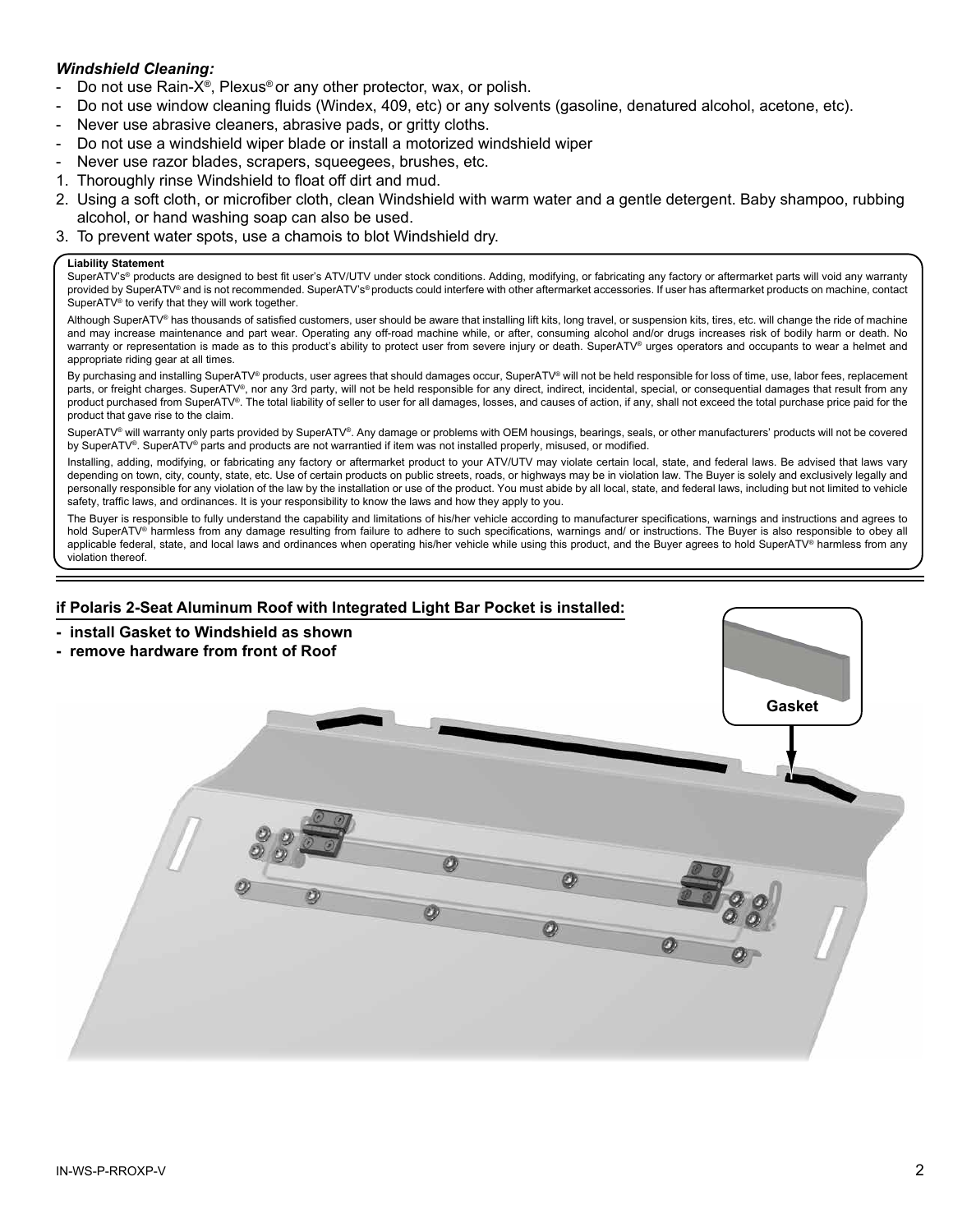